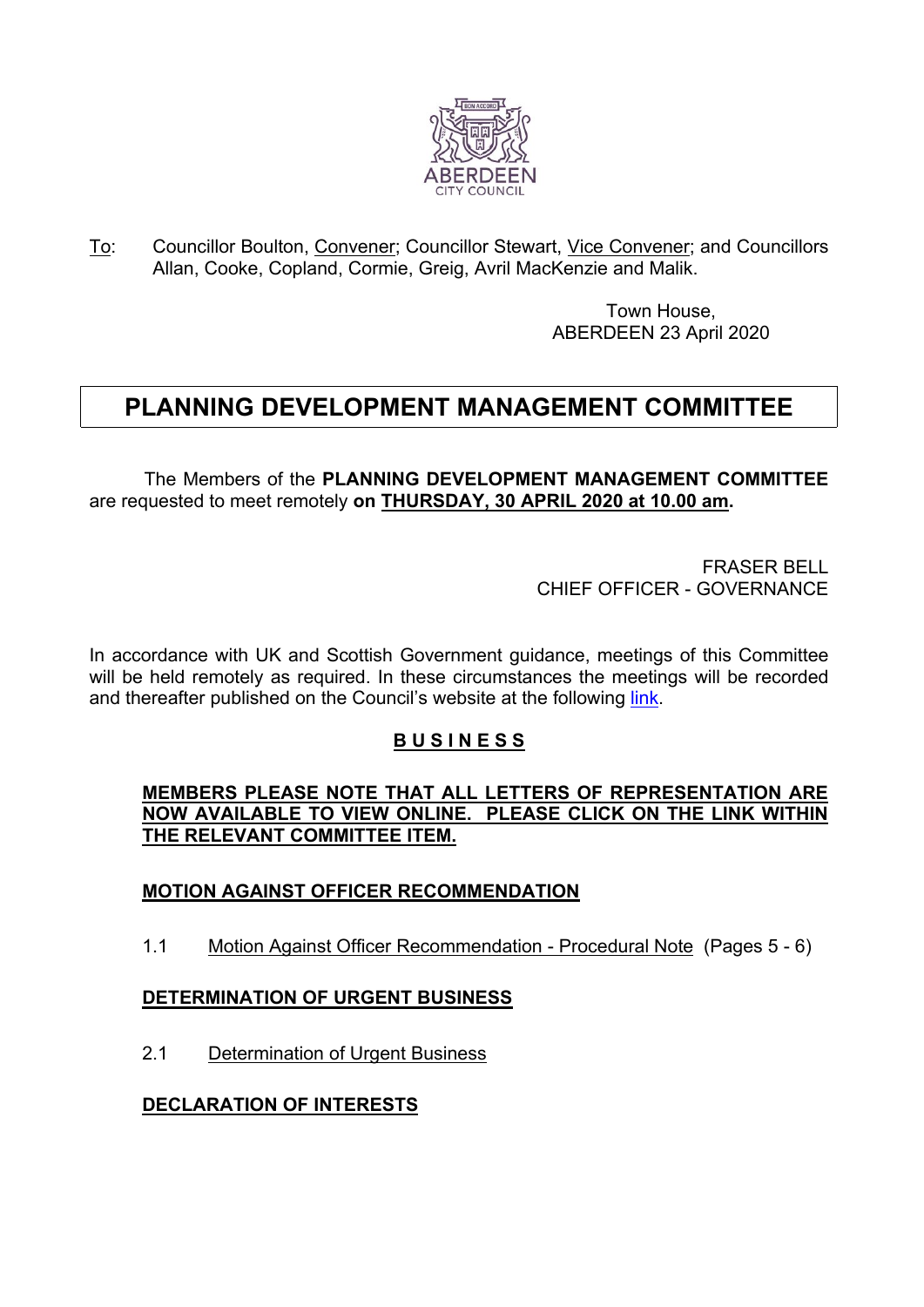3.1 Members are requested to intimate any declarations of interest (Pages 7 - 8)

# **MINUTES OF PREVIOUS MEETINGS**

- 4.1 Minute of Meeting of the Planning Development Management Committee of 19 March 2020 - for approval (Pages 9 - 20)
- 4.2 Minute of Meeting of the Pre Determination Hearing of 13 January 2020 for approval (Pages 21 - 40)
- 4.3 Minute of the Meeting of the Pre Determination Hearing of 15 January 2020 - for approval (Pages 41 - 56)

## **COMMITTEE PLANNER**

5.1 Committee Planner (Pages 57 - 58)

#### **GENERAL BUSINESS**

## **WHERE THE RECOMMENDATION IS ONE OF APPROVAL**

6.1 Planning Permission in Principle - erection of residential led, mixed use development of approximately 550 homes, community and sports facilities, retail (Classes 1, 2, 3 and Sui Generis) with associated landscaping, open space and infrastructure - Cloverhill Aberdeen (Pages 59 - 134)

Planning Reference – 191171

All documents associated with this application can be found at the following link and enter the reference number above:- [Link.](https://publicaccess.aberdeencity.gov.uk/online-applications/) 

Planning Officer: Gavin Evans

6.2 Detailed Planning Permission - major development consisting of demolition and redevelopment of the existing site to form a mixed use office-led development - Aberdeen Market (Pages 135 - 202)

Planning Reference – 190312

All documents associated with this application can be found at the following link and enter the reference number above:- [Link.](https://publicaccess.aberdeencity.gov.uk/online-applications/)

Planning Officer: Matthew Easton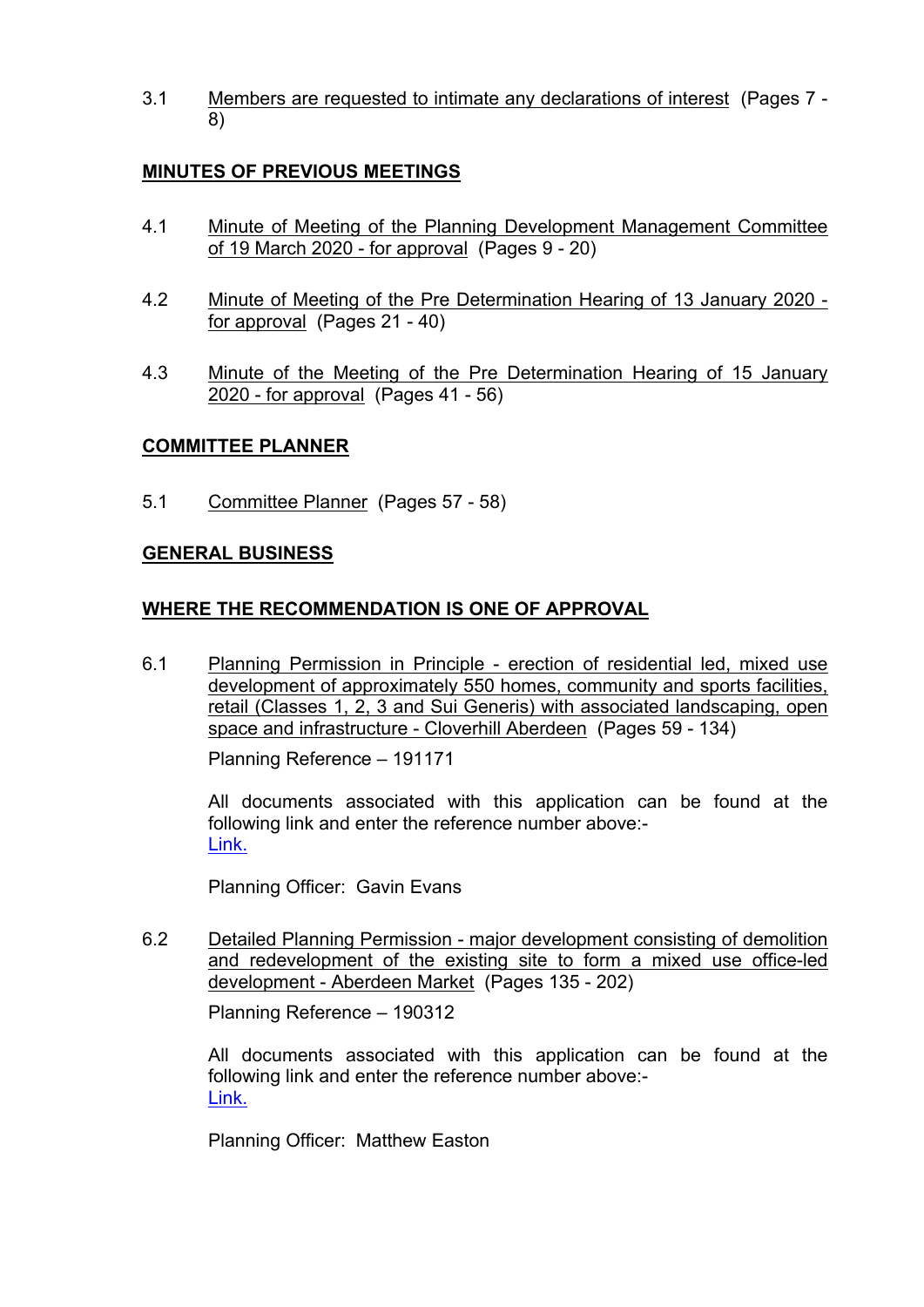6.3 Detailed Planning Permission - erection of shed - 17 School Avenue Aberdeen (Pages 203 - 218)

Planning Reference – 200344

All documents associated with this application can be found at the following link and enter the reference number above:- [Link](https://publicaccess.aberdeencity.gov.uk/online-applications/)

Planning Officer: Gavin Clark

#### **WHERE THE RECOMMENDATION IS ONE OF REFUSAL**

7.1 Detailed Planning Permission - change of use of land for the erection of a chalet/mobile home - Baads Farm Aberdeen (Pages 219 - 244) Planning Reference – 200040

All documents associated with this application can be found at the following link and enter the reference number above:- [Link.](https://publicaccess.aberdeencity.gov.uk/online-applications/)

Planning Officer: Gavin Clark

7.2 Planning Permission in Principle - residential led development for the retired/elderly, a 50 bedroom care home and approximately 500sqm of ancillary retail/community use, together with public open space and associated infrastructure including a link road - Inchgarth Aberdeen (Pages 245 - 310)

Planning Reference – 181224

All documents associated with this application can be found at the following link and enter the reference number above:- [Link.](https://publicaccess.aberdeencity.gov.uk/online-applications/)

Planning Officer: Lucy Greene

#### **OTHER REPORTS**

- 8.1 Enforcement Annual Report PLA/20/084 (Pages 311 352)
- 8.2 Pre Determination Hearing report GOV/20/087 (Pages 353 358)

#### **DATE OF NEXT MEETING**

9.1 Monday 1 June 2020 at 10am